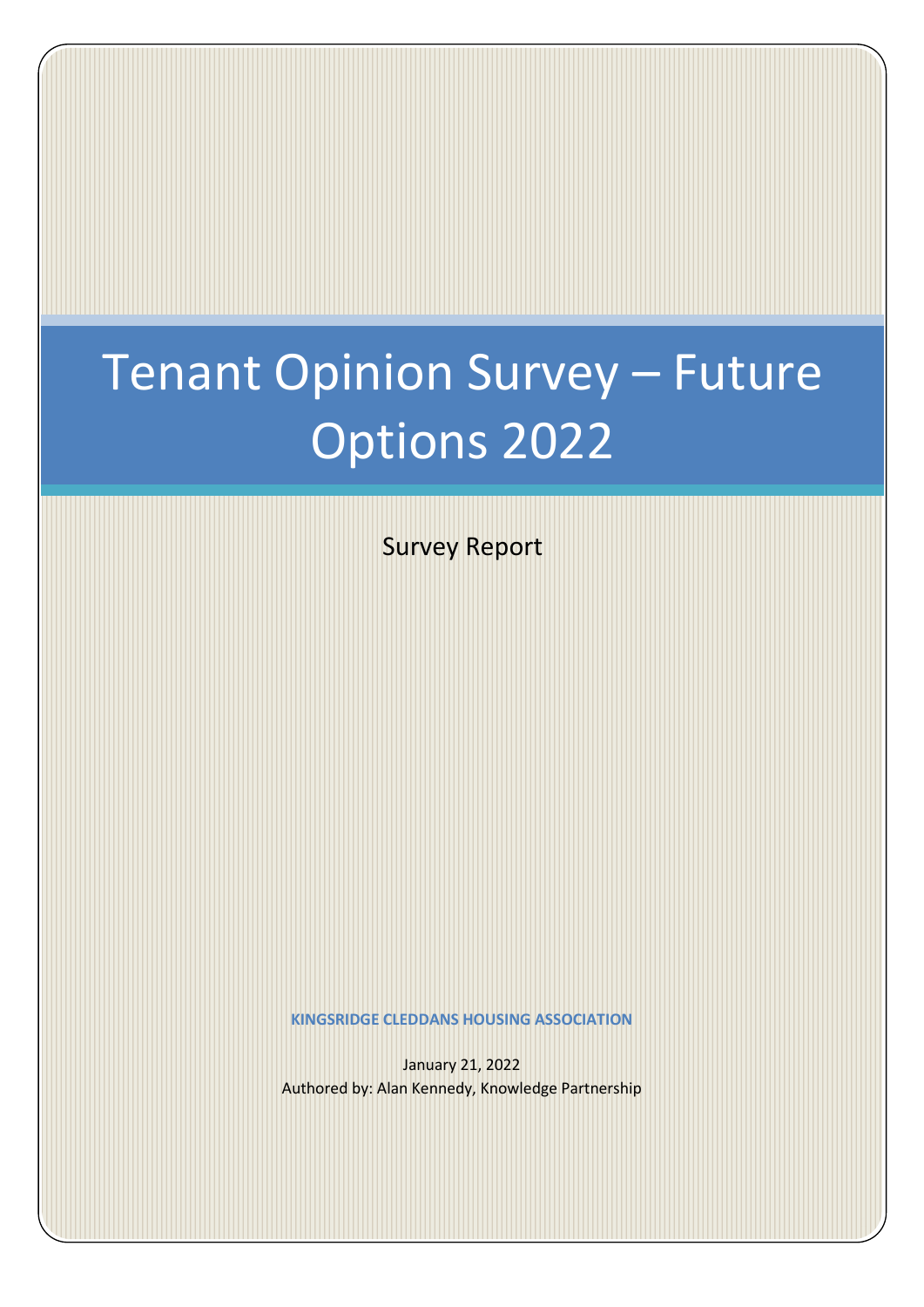# Background

This tenant opinion survey was carried out by Knowledge Partnership on behalf of Kingsridge Cleddans Housing Association (Kingsridge Cleddans) using an interviewer led telephone survey, postal questionnaire, and an online questionnaire. The survey was carried out between 8<sup>th</sup> December 2021 and January 15<sup>th</sup> 2022 and by the conclusion of the survey period 161 tenants had completed a survey. This represents 55.5% of all Kingsridge Cleddans' tenants.

## **Findings**

The feedback from the tenant survey is shown in figure 1 and table 1 (comments). The options presented in the survey questionnaire were as follows:

- 1. The Association stays independent and continues to provide the range of services it currently offers. For tenants, this would mean no change to the arrangements that currently exist and Kingsridge Cleddans would continue to be your landlord. (Option 1)
- 2. The Association stays independent but shares or/buys in services from another Housing Association. For tenants, this could mean that services such as repairs are provided by another landlord and not by Kingsridge Cleddans. Under this option, Kingsridge Cleddans would still be your landlord, but some services would be delivered by a different landlord. (Option 2)
- 3. The Association ceases to be independent and transfers all of its activities to another, larger landlord. For tenants, this would mean that Kingsridge Cleddans would cease to be your landlord and your home and services would be maintained and provided by a different landlord. (Option 3).

# Choice of options

As illustrated in figure 1, almost all tenants (97.2%) have opted for the status quo, i.e. option 1 whereby Kingsridge Cleddans continues as an independent landlord.

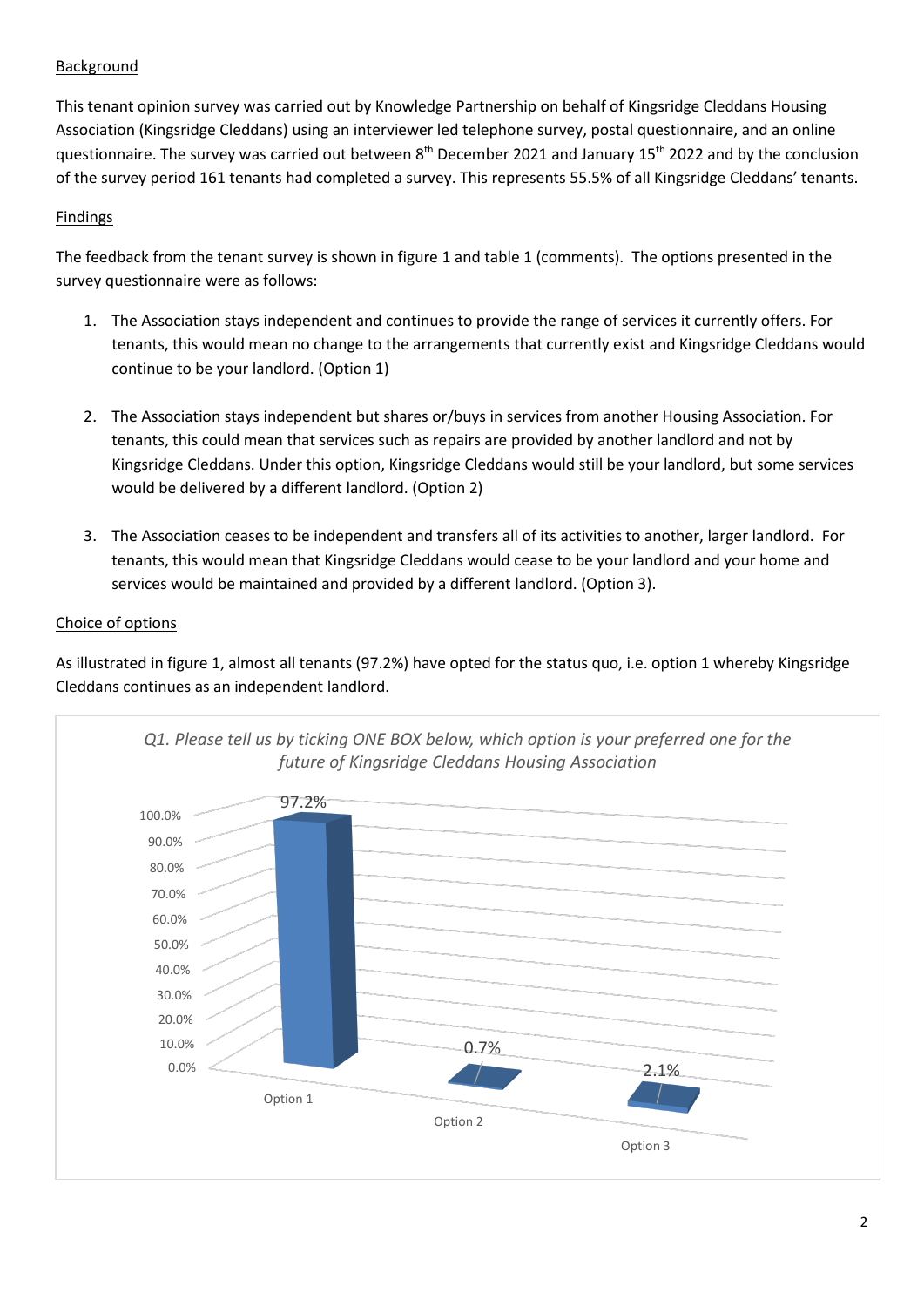## **Commentary**

Most tenants (but not all) provided an explanation for their choice of option and these are set out in table 1. As illustrated most tenants are more than happy with the current service arrangements and see no need to change e.g.

- $\checkmark$  Happy with current service. Gives more community-based service and better relationship between landlord and tenant.
- $\checkmark$  Happy with how its run; repairs done promptly. Staff helpful and courteous.
- $\checkmark$  Helped with all problems and always kind and respectful.

#### Table 1: reason for choice of option (base 136)

*Q2. Please tell us why you have chosen the option you did in question 1*

| Option   | <b>Comment</b>                                                                                                                       |
|----------|--------------------------------------------------------------------------------------------------------------------------------------|
| Option 1 | Already helpful.                                                                                                                     |
| Option 1 | Association has always been independent so why change it? Just keep the way it is.                                                   |
| Option 1 | Association runs brilliantly, no need for change. Do not want to see anyone else come in or parts sold<br>off.                       |
| Option 1 | At least if they're independent I know where I am. I've no experience with other housing associations.                               |
| Option 1 | Because it would be too confusing if you changed anything.                                                                           |
| Option 1 | Because they're good and just to keep them going.                                                                                    |
| Option 1 | Been a tenant for 27 years never had a problem with them. Anything I wanted, got help immediately<br>and staff are very cooperative. |
| Option 1 | Been doing alright.                                                                                                                  |
| Option 1 | Best from experience.                                                                                                                |
| Option 1 | Brilliant with repairs. Worried that services may take longer and may not be as good a standard as<br>currently receiving.           |
| Option 1 | Comfortable with what we have.                                                                                                       |
| Option 1 | Comfortable with them as is.                                                                                                         |
| Option 1 | Comfortable and good relationship.                                                                                                   |
| Option 1 | Comfortable setup.                                                                                                                   |
| Option 1 | Comfortable, good repairs.                                                                                                           |
| Option 1 | Current services fantastic. Prices and location great for local school.                                                              |
| Option 1 | Doing a good job; fair and honest.                                                                                                   |
| Option 1 | Don't like idea of take over; feel comfortable and happy as we are.                                                                  |
| Option 1 | Don't mess with what works.                                                                                                          |
| Option 1 | Don't want anything to change.                                                                                                       |
| Option 1 | Don't want anything to change.                                                                                                       |
| Option 1 | Don't want anything to change.                                                                                                       |
| Option 1 | Don't want anything to change.                                                                                                       |
| Option 1 | Don't want anything to change. Great service.                                                                                        |
| Option 1 | Don't want anything to change. It currently runs really well. Staff helpful. Quick repairs.                                          |
| Option 1 | Don't know but just think that '1' would be best.                                                                                    |
| Option 1 | Don't want it to change.                                                                                                             |
| Option 1 | Everything fine.                                                                                                                     |
| Option 1 | Everything is fine.                                                                                                                  |
| Option 1 | Everything seems to be ok and do not wish change.                                                                                    |
| Option 1 | Familiar with them so no need to change.                                                                                             |
| Option 1 | Familiar with the service.                                                                                                           |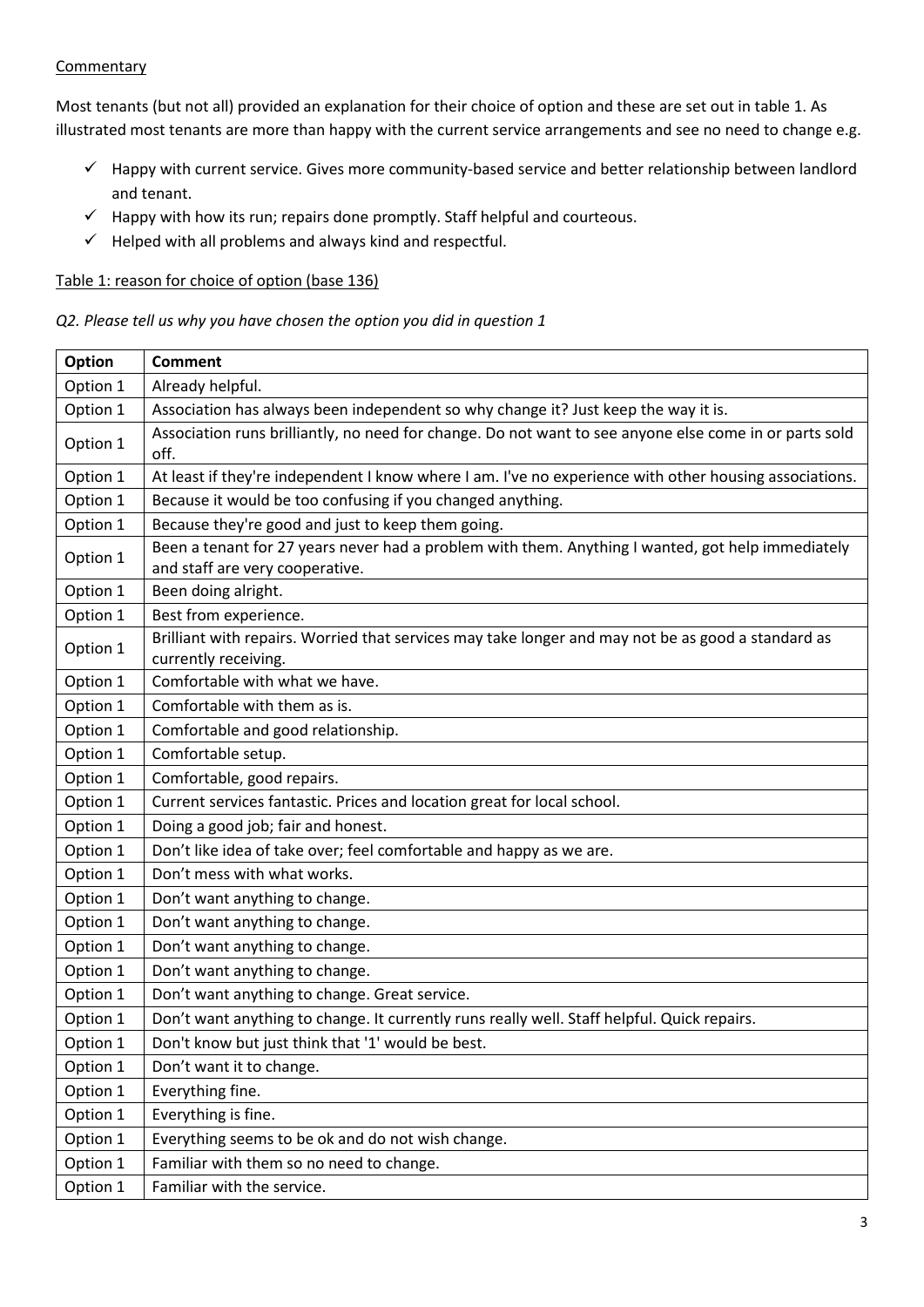| Option   | <b>Comment</b>                                                                                                                                                                                                                                                                                                                        |
|----------|---------------------------------------------------------------------------------------------------------------------------------------------------------------------------------------------------------------------------------------------------------------------------------------------------------------------------------------|
| Option 1 | Stay with what we have.                                                                                                                                                                                                                                                                                                               |
| Option 1 | No need to change.                                                                                                                                                                                                                                                                                                                    |
| Option 1 | Know their staff and services so why change.                                                                                                                                                                                                                                                                                          |
| Option 1 | They are familiar to me so no need for anything to be changed.                                                                                                                                                                                                                                                                        |
| Option 1 | They are known to me so leave as is.                                                                                                                                                                                                                                                                                                  |
| Option 1 | Familiar with them; don't need to make any changes.                                                                                                                                                                                                                                                                                   |
| Option 1 | Good services, economical.                                                                                                                                                                                                                                                                                                            |
| Option 1 | Happy to leave things as they are, no change needed.                                                                                                                                                                                                                                                                                  |
| Option 1 | Happy with current service, staff know all tenants. Afraid if change then decision system would be<br>slower.                                                                                                                                                                                                                         |
| Option 1 | Happy with current service. Gives more community-based service and better relationship between<br>landlord and tenant.                                                                                                                                                                                                                |
| Option 1 | Happy with current state.                                                                                                                                                                                                                                                                                                             |
| Option 1 | Happy with current state.                                                                                                                                                                                                                                                                                                             |
| Option 1 | Happy with everything.                                                                                                                                                                                                                                                                                                                |
| Option 1 | Happy with housing.                                                                                                                                                                                                                                                                                                                   |
| Option 1 | Happy with how its run; repairs done promptly. Staff helpful and courteous.                                                                                                                                                                                                                                                           |
| Option 1 | Happy with how things are.                                                                                                                                                                                                                                                                                                            |
| Option 1 | Happy with service provided.                                                                                                                                                                                                                                                                                                          |
| Option 1 | Happy with services.                                                                                                                                                                                                                                                                                                                  |
| Option 1 | Happy with services so wish to stay with them.                                                                                                                                                                                                                                                                                        |
| Option 1 | Happy with the arrangements and also as a landlord.                                                                                                                                                                                                                                                                                   |
| Option 1 | Happy with the service provided.                                                                                                                                                                                                                                                                                                      |
| Option 1 | Helped with all problems and always kind and respectful.                                                                                                                                                                                                                                                                              |
| Option 1 | Helpful.                                                                                                                                                                                                                                                                                                                              |
| Option 1 | Helpful.                                                                                                                                                                                                                                                                                                                              |
| Option 1 | Helpful.                                                                                                                                                                                                                                                                                                                              |
| Option 1 | I feel given its independence; it is one of the better social landlords within the Glasgow area. Along<br>with employing smaller businesses to provide relevant repairs and work.                                                                                                                                                     |
| Option 1 | I feel that you offer a great service for the tenants in your housing stock. It's more personal to the<br>tenants needs and requirements. I would like this to continue.                                                                                                                                                              |
| Option 1 | I just don't think they need to change, why change something that's not broken? I'm happy.                                                                                                                                                                                                                                            |
| Option 1 | I love how Kingsridge is currently run. Very friendly and professional team. Any work or repairs I<br>have needed, have been carried out swiftly and to a very good standard.                                                                                                                                                         |
| Option 1 | I prefer it to stay the way it is, and I haven't had any problems at all.                                                                                                                                                                                                                                                             |
| Option 1 | I think Kingsridge Cleddans provide good housing and any services you need.                                                                                                                                                                                                                                                           |
| Option 1 | I think they're good with the way they things at the moment.                                                                                                                                                                                                                                                                          |
| Option 1 | I think you provide a good service. Repairs are carried out in a timely work frame you look after the<br>place, and you expect the tenants to do the same and this makes a difference. I think if you go<br>independent all the hard work John and the team have put in over the years will be lost and the place<br>will go to ruin. |
| Option 1 | I used to be on the management committee, and I know how it works and how good they are; I'd<br>rather stay the way it is.                                                                                                                                                                                                            |
| Option 1 | If it's not broken why change it? Perfectly satisfied with service. Repairs done quickly, never had any<br>problems.                                                                                                                                                                                                                  |
| Option 1 | If it's no broke don't fix it. A local friendly housing association is what separates it from the rest.                                                                                                                                                                                                                               |
| Option 1 | If they're independent then they're still in control but they might need more people and the job<br>might get done a lot faster.                                                                                                                                                                                                      |
| Option 1 | it's better to stay local, the staff know their tenants.                                                                                                                                                                                                                                                                              |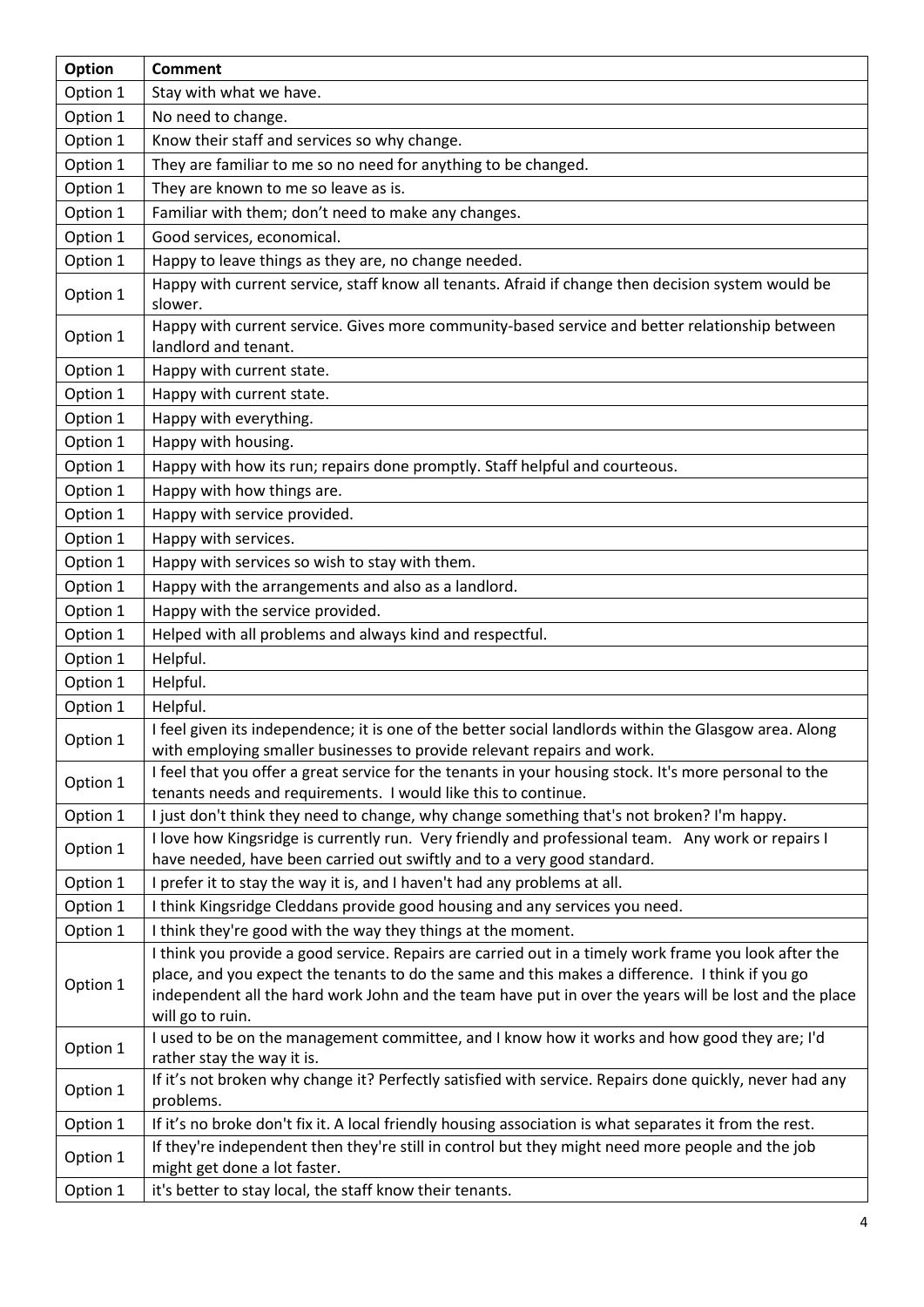| <b>Option</b> | <b>Comment</b>                                                                                                                                                                                           |
|---------------|----------------------------------------------------------------------------------------------------------------------------------------------------------------------------------------------------------|
| Option 1      | It's the best way.                                                                                                                                                                                       |
| Option 1      | I've been with them from day one, and I've never had any problems.                                                                                                                                       |
| Option 1      | I've never had a problem with them.                                                                                                                                                                      |
| Option 1      | Just need to do more maintenance; only one maintenance provider for joinery and things like that.                                                                                                        |
| Option 1      | Just have no issues with what they have done so far; have been absolutely fine.                                                                                                                          |
| Option 1      | KCHA best in the area. Changing would be detrimental to tenants and properties. KCHA have a more<br>personal touch.                                                                                      |
| Option 1      | KCHA best value for money. Staff provide excellent service and always approachable. Very<br>knowledgeable.                                                                                               |
| Option 1      | KCHA has reasonable rent, repairs done fast.                                                                                                                                                             |
| Option 1      | KCHA provide great service with very helpful staff that listen. Very good team.                                                                                                                          |
| Option 1      | KCHA staff do a fantastic job, problems solved quickly as well as repairs. Quick response. Great<br>service compared to other HA's. Leave as is.                                                         |
| Option 1      | Know others at larger associations and the rates of repair are terrible. With Kingsridge, never had a<br>problem if got repair needing done they fit round when I'm available; are really good that way. |
| Option 1      | Never had a problem with them. Have heard other housing providers aren't too great when it comes                                                                                                         |
|               | to repairs and other things.                                                                                                                                                                             |
| Option 1      | No change necessary.                                                                                                                                                                                     |
| Option 1      | No issues.                                                                                                                                                                                               |
| Option 1      | No issues with current housing.                                                                                                                                                                          |
| Option 1      | No problems, familiar with them.                                                                                                                                                                         |
| Option 1      | No problems.                                                                                                                                                                                             |
| Option 1      | Nothing needs changed.                                                                                                                                                                                   |
| Option 1      | Nothing needs to change.                                                                                                                                                                                 |
| Option 1      | Received excellent service and efficient repair service. Team supportive and helpful.                                                                                                                    |
| Option 1      | Repairs fixed quickly and efficiently. When something works, why fix it! KCHA excellent.                                                                                                                 |
| Option 1      | Repairs get done and no qualms about it.                                                                                                                                                                 |
| Option 1      | Runs fine how it is.                                                                                                                                                                                     |
| Option 1      | Small, friendly and well run. Issues dealt with well and good communication. Would prefer no change<br>due to anxiety issues.                                                                            |
| Option 1      | Stay independent as currently receive 100%. Why spoil a good thing that works so well.                                                                                                                   |
| Option 1      | Stay independent. Repairs always quick and staff nice and approachable.                                                                                                                                  |
| Option 1      | Stay the same, nothing needs to change. Other companies being involved could cause issues.                                                                                                               |
| Option 1      | Sticking to what I know is what I prefer.                                                                                                                                                                |
| Option 1      | Been successful for years.                                                                                                                                                                               |
| Option 1      | The 3rd parties that they have for repairs have been brilliant.                                                                                                                                          |
| Option 1      | The Association is great as it is.                                                                                                                                                                       |
| Option 1      | They are brilliant and happy with them; would wish to stay as it is.                                                                                                                                     |
| Option 1      | Very happy with how things are being run currently.                                                                                                                                                      |
| Option 1      | Happy with the service we have received, particularly the repair service.                                                                                                                                |
| Option 1      | No change needed-happy with the services.                                                                                                                                                                |
| Option 1      | Services always helpful and repairs are great.                                                                                                                                                           |
| Option 1      | Do not want any change.                                                                                                                                                                                  |
| Option 1      | Pleased with the association and do not want them to change.                                                                                                                                             |
|               | They are very friendly and helpful. They go out of their way to help when it is needed. You can phone                                                                                                    |
| Option 1      | for a repair and 9 time out of 10 your repair will be fixed the same day. Also you get to know the                                                                                                       |
|               | tradesman that's coming, and you trust them.                                                                                                                                                             |
| Option 1      | They currently make time for their tenants, no complaints.                                                                                                                                               |